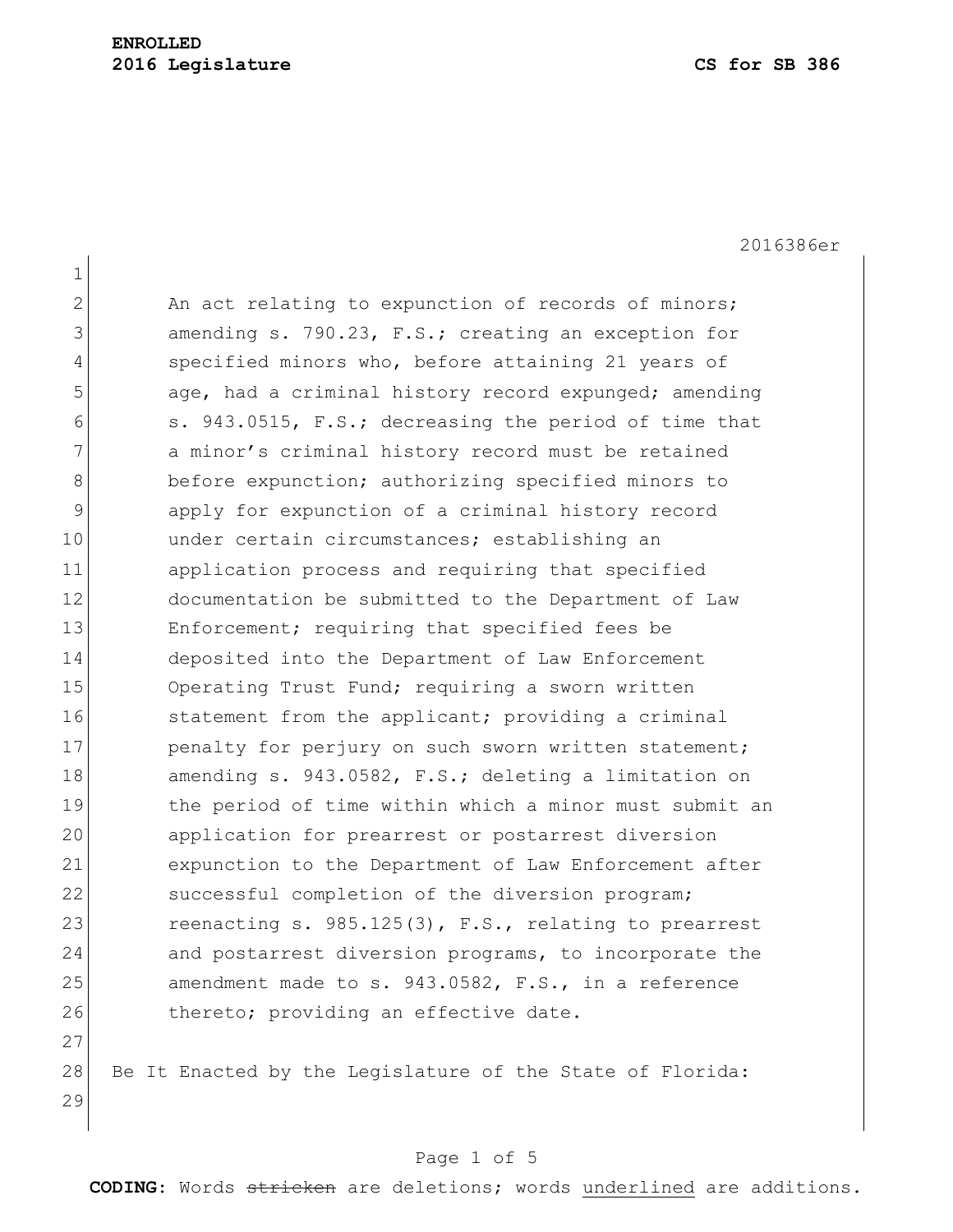### **ENROLLED 2016 Legislature CS for SB 386**

|    | 2016386er                                                        |
|----|------------------------------------------------------------------|
| 30 | Section 1. Subsection (2) of section 790.23, Florida             |
| 31 | Statutes, is amended to read:                                    |
| 32 | 790.23 Felons and delinquents; possession of firearms,           |
| 33 | ammunition, or electric weapons or devices unlawful.-            |
| 34 | (2) This section shall not apply to a person:                    |
| 35 | (a) Convicted of a felony whose civil rights and firearm         |
| 36 | authority have been restored.                                    |
| 37 | (b) Whose criminal history record has been expunged              |
| 38 | pursuant to s. 943.0515(1)(b).                                   |
| 39 | Section 2. Paragraph (b) of subsection (1) of section            |
| 40 | 943.0515, Florida Statutes, is amended to read:                  |
| 41 | 943.0515 Retention of criminal history records of minors.-       |
| 42 | (1)                                                              |
| 43 | (b) 1. If the minor is not classified as a serious or            |
| 44 | habitual juvenile offender or committed to a juvenile            |
| 45 | correctional facility or juvenile prison under chapter 985, the  |
| 46 | program shall retain the minor's criminal history record for 2 5 |
| 47 | years after the date the minor reaches 19 years of age, at which |
| 48 | time the record shall be expunged unless it meets the criteria   |
| 49 | of paragraph (2) (a) or paragraph (2) (b).                       |
| 50 | 2. A minor described in subparagraph 1. may apply to the         |
| 51 | department to have his or her criminal history record expunged   |
| 52 | before the minor reaches 21 years of age. To be eligible for     |
| 53 | expunction under this subparagraph, the minor must be 18 years   |
| 54 | of age or older and less than 21 years of age and have not been  |
| 55 | charged by the state attorney with or found to have committed    |
| 56 | any criminal offense within the 5-year period before the         |
| 57 | application date. The only offenses eligible to be expunged      |
| 58 | under this subparagraph are those that the minor committed       |

# Page 2 of 5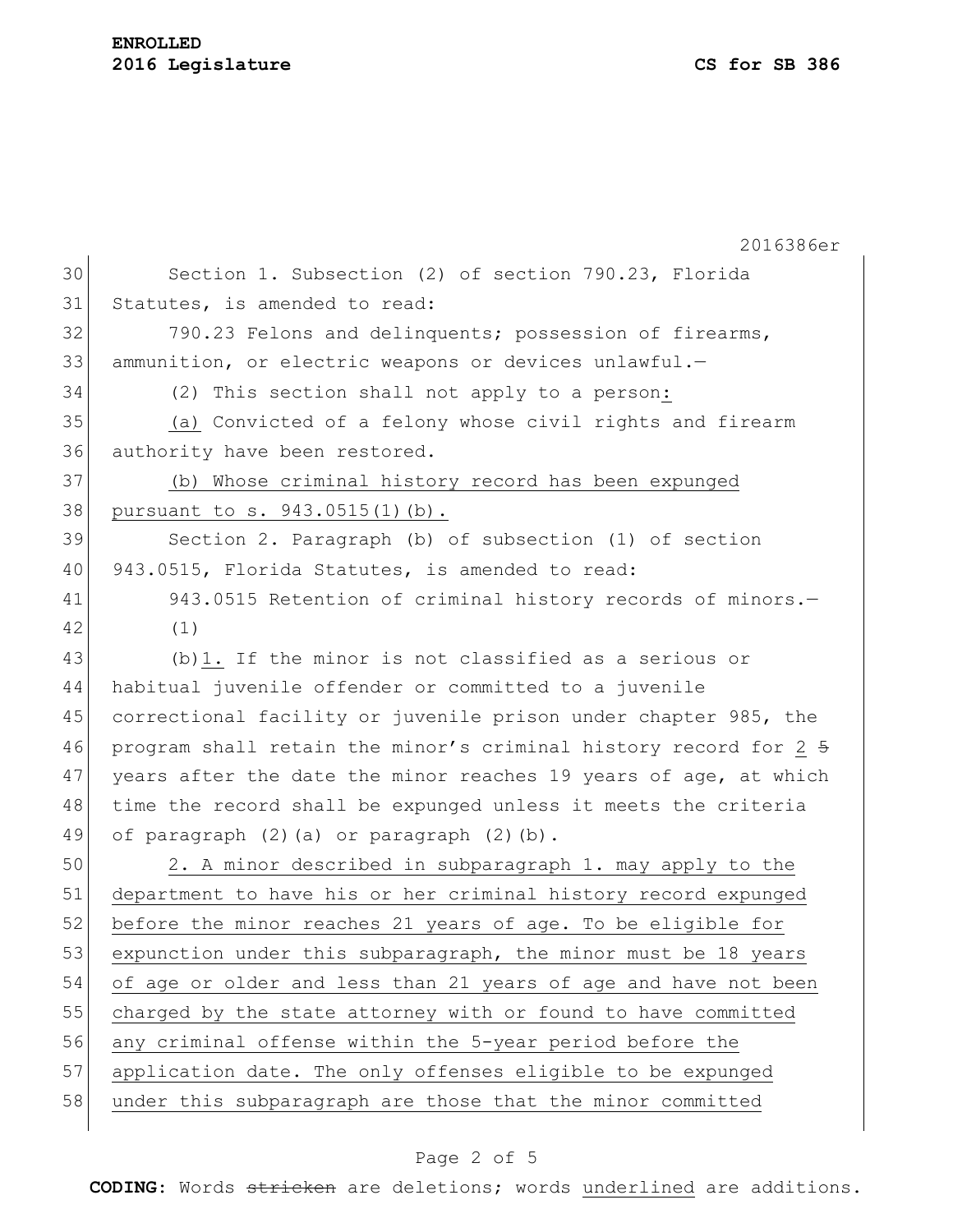|    | 2016386er                                                        |
|----|------------------------------------------------------------------|
| 59 | before the minor reached 18 years of age. A criminal history     |
| 60 | record expunged under this subparagraph requires the approval of |
| 61 | the state attorney for each circuit in which an offense          |
| 62 | specified in the criminal history record occurred. A minor       |
| 63 | seeking to expunge a criminal history record under this          |
| 64 | subparagraph shall apply to the department for expunction in the |
| 65 | manner prescribed by rule. An application for expunction under   |
| 66 | this subparagraph shall include:                                 |
| 67 | a. A processing fee of \$75 to the department for placement      |
| 68 | in the Department of Law Enforcement Operating Trust Fund,       |
| 69 | unless such fee is waived by the executive director.             |
| 70 | b. A full set of fingerprints of the applicant taken by a        |
| 71 | law enforcement agency for purposes of identity verification.    |
| 72 | c. A sworn, written statement from the minor seeking relief      |
| 73 | that he or she is no longer under court supervision applicable   |
| 74 | to the disposition of the arrest or alleged criminal activity to |
| 75 | which the application to expunge pertains and that he or she has |
| 76 | not been charged with or found to have committed a criminal      |
| 77 | offense, in any jurisdiction of the state or within the United   |
| 78 | States, within the 5-year period before the application date.    |
| 79 |                                                                  |
| 80 | A person who knowingly provides false information on the sworn   |
| 81 | statement required by this sub-subparagraph commits a            |
| 82 | misdemeanor of the first degree, punishable as provided in s.    |
| 83 | 775.082 or s. 775.083.                                           |
| 84 | 3. A minor who applies, but who is not approved for early        |
| 85 | expunction in accordance with subparagraph 2., shall have his or |
| 86 | her criminal history record expunged at age 21 if eligible under |
| 87 | subparagraph 1.                                                  |
|    |                                                                  |

# Page 3 of 5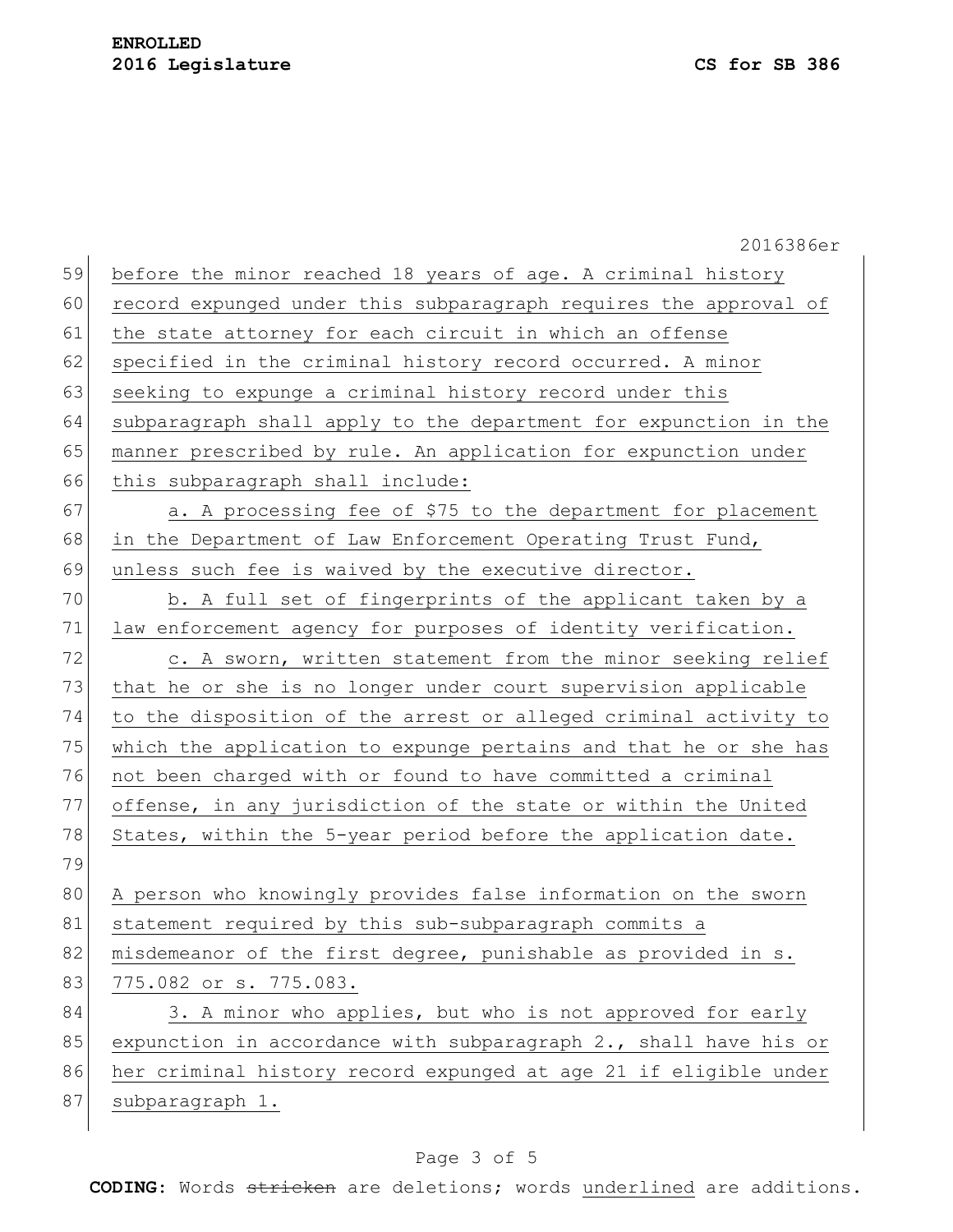#### **ENROLLED 2016 Legislature CS for SB 386**

 $114$  occur.

2016386er 88 Section 3. Subsection (3) of section 943.0582, Florida 89 Statutes, is amended to read: 90 943.0582 Prearrest, postarrest, or teen court diversion 91 program expunction.-92 (3) The department shall expunge the nonjudicial arrest 93 record of a minor who has successfully completed a prearrest or 94 postarrest diversion program if that minor: 95 (a) Submits an application for prearrest or postarrest 96 diversion expunction, on a form prescribed by the department, 97 signed by the minor's parent or legal quardian, or by the minor 98 if he or she has reached the age of majority at the time of 99 applying. 100 (b) Submits the application for prearrest or postarrest 101 diversion expunction no later than 12 months after completion of 102 the diversion program. 103 (b)  $\left\{e\right\}$  Submits to the department, with the application, an 104 official written statement from the state attorney for the 105 county in which the arrest occurred certifying that he or she 106 has successfully completed that county's prearrest or postarrest 107 diversion program, that his or her participation in the program 108 was based on an arrest for a nonviolent misdemeanor, and that he 109 or she has not otherwise been charged by the state attorney 110 with, or found to have committed, any criminal offense or 111 comparable ordinance violation. 112 (c) (d) Participated in a prearrest or postarrest diversion 113 program that expressly authorizes or permits such expunction-to

115 (d)  $(e)$  Participated in a prearrest or postarrest diversion 116 program based on an arrest for a nonviolent misdemeanor that

#### Page 4 of 5